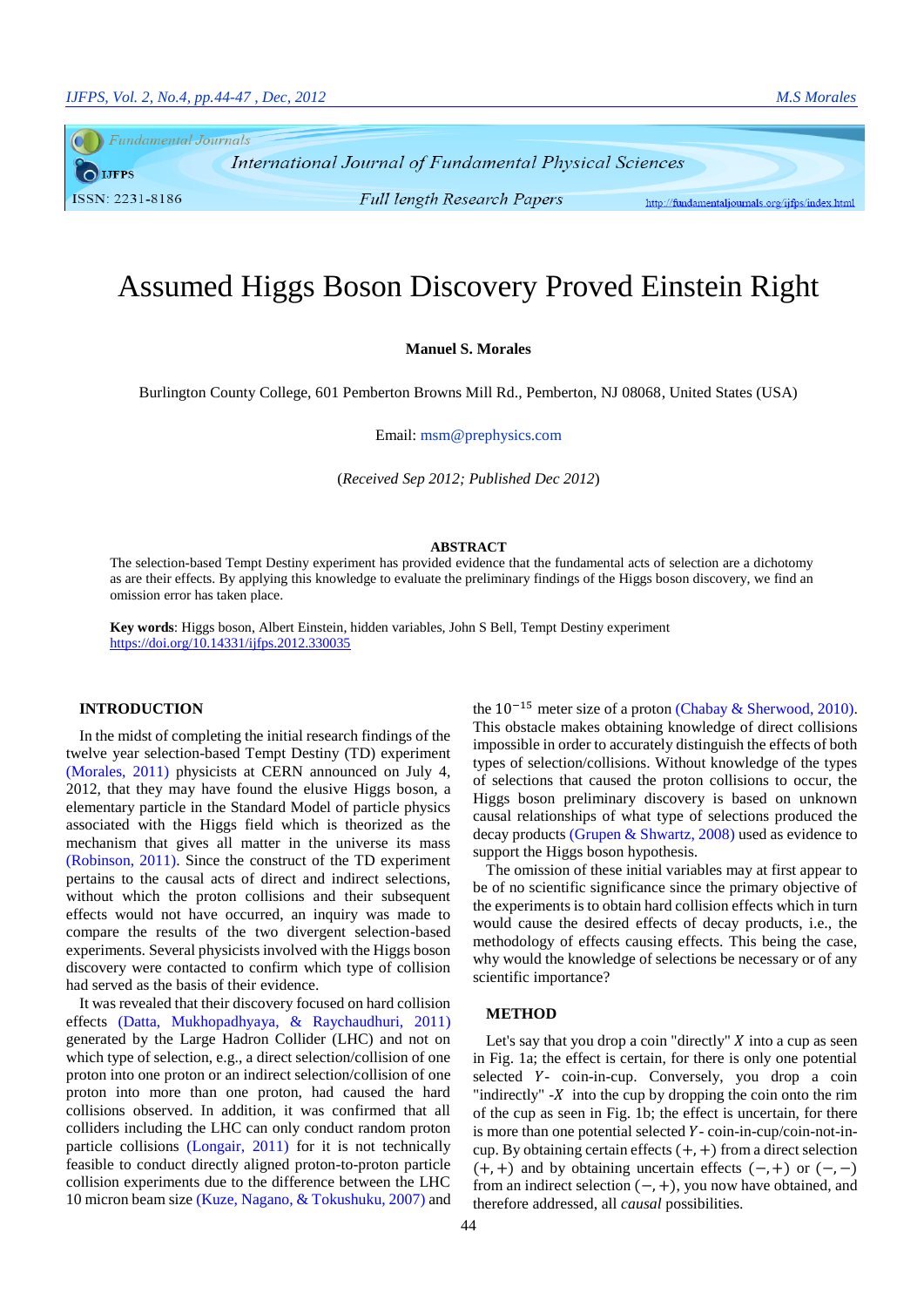

The importance of the causal relationships of the two acts of selection is not trivia for they are necessary to cause the predetermined effects of the physical states of certainty and uncertainty. As exhibited in Figs. 1a & 1b, when no direct selection  $(+,-)$  or no indirect selection  $(-,-)$  occurs no physical effects exist. An analysis of the coin-in-cup experiment, reveals that a direct selection is a noncommutative pairing of a selection  $X$  of a singular potential  $Y$ , thus the selection is determinate and therefore a positive selection  $(+, +)$ . Whereas an indirect selection is a commutative pairing of multiple potentials *Y* with one selection  $-X$ , thus the selection is non-determinate and therefore a negative selection(−,+). A direct selection *X* of no potentials  $-Y$  and an indirect selection  $-X$  of no potentials  $-Y$ consists of all *non-causal* possibilities, thus confirming that a selection cannot exist without a potential and vice versa. This shows that potentials without the acts of selection makes potentials a certainty  $(-, -)$  and therefore no longer valid as potentials. In other words, uncertainty without certainty makes uncertainty a certainty, i.e., a paradox. The construct of having both commutative and non-commutative selection paradigms reveals a complementary and symmetrical deterministic mechanism consisting of two dichotomies, one that is precise and determinate, and one that is non-precise and nondeterminate. Therefore, in order to obtain knowledge of what caused an effect such as a proton collision, it is necessary to obtain knowledge of the selection made in order to accurately discern if the collision effects are determinate or nondeterminate.

As exhibited in Fig. 2, the dichotomy of selection  $(x, -x)$ and the dichotomy of potentials  $(y, -y)$  constitute both the symmetry of all possible acts of selection and the symmetry breaking of all possible acts of selection without error of omission. Together, both dichotomies form the dichotomy of selection as exhibited by the certainty axis of quadrants  $(+,+)$   $(-,-)$  and the uncertainty axis of quadrants  $(-,+)$   $(+,-)$ . As exhibited in Figs. 1a & 1b, the dichotomies of selection correlate with the dichotomies of their effects as an absolute and precise input/output system of Choice/Chance mechanics [\(Morales,](#page-3-0) 2011). You now observe the physical effects of two cups, each with a coin in them; can you tell which coin-in-cup effect (or proton collision) was



**Fig.1(a)** Direct selection of one potential **Fig.1(b)** Indirect selection of more than one potential

generated by an indirect or direct selection? Without knowing which selection caused which effect you can only make an assumption of how the effect was caused. This knowledge is what Einstein alluded to when he stated that quantum mechanics (as used to conduct the LHC experiments) is an incomplete theory. He believed that there were hidden variables [\(Greenstein & Zajonc, 2006\)](#page-2-3) that prevented us from knowing "God's thoughts" as he put it. As it turns out, he was right. The proverbial theory of everything [\(Ferguson, 2012\)](#page-2-4) Einstein proposed many decades ago turns out to be predetermined events of selections.



**Fig.2** Dichotomy of selections.

(*X* axis) Direct selection  $x$  and indirect selection( $-x$ ) ( $Y$  axis) Potential of selection  $Y$  and non-potential of  $(-Y)$ Certainty axis, whereas certainty $(+,+)$  negates uncertainty  $(-,-)$ 

 Uncertainty axis, whereas uncertainty(−,+) negates certainty  $(+,-)$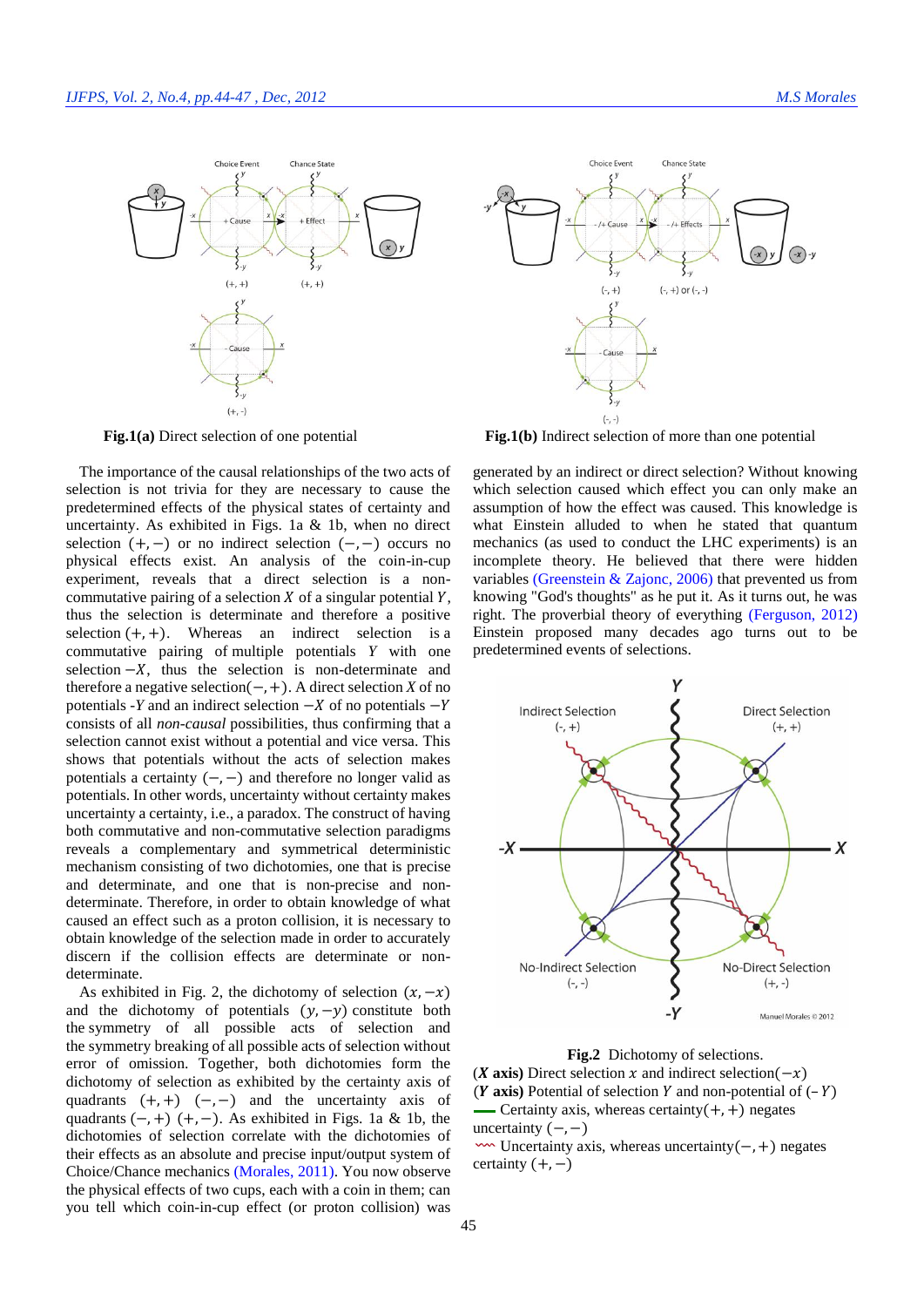One of the two teams involved in the Higgs boson preliminary discovery believes that the chance of error is only one-in-550 million (5.9 sigma) [\(Aad et al., 2012\)](#page-2-5). However, by their own admission it is technically not feasible for them to distinguish which type of collisions they are basing their evidence on. In science, evidence based on an assumption is a speculation, not a discovery.

## **CONCLUSION**

The coin-in-cup experiment clearly exhibits without ambiguity or degrees of precision that effectual states are not causal in the true sense of cause and effect and any assumption that all physical effects, that which can be observed or measured, are uncertain is due to lack of knowledge of the determinate acts of selection (hidden variables) which are necessary to obtain physical effects.

As the evidence shows, if the method applied to understand physical reality is via effects (proton collisions) causing effects (decay products), then we are blind to the fundamental causality of physical effects, and thus are confined to making highly calculated assumptions. It is important to note that the omission error of not taking into account the cause of the proton collisions does not imply that the extremely successful probabilistic construct of quantum mechanics is incorrect; rather, it reveals a fundamental incompleteness of any theory or methodology based on effects causing effects for it has been established that effects cannot also be the cause of themselves. As touched upon earlier, the field of physics is the methodology of how observed or measured effects cause other effects e.g., effectual methodology. Werner Heisenberg, the creator of quantum mechanics stated*,* "Physics should only describe the formal relationship between observations." [\(Heisenberg, 1927\)](#page-3-4). So it makes perfect sense for practitioners of the art to focus on the observed effect of proton collisions which in turn caused the measured effects used as evidence for the Higgs boson preliminary discovery. As revealed in this article, the inherent problem with effectual methodology is that it is incomplete by not taking into account the initial cause of an effect such as the effect of a proton collision.

Albert Einstein was dissatisfied with the probabilistic nature of quantum mechanics prohibiting us from obtaining a full description of reality. To address this issue, in 1935 Einstein proposed the EPR [\(Einstein, Podolsky, & Rosen, 1935\)](#page-2-6) thought experiment. However, Einstein's notion of hidden variables was too firmly grounded in effectual methodology

and was eventually contested by physicist John S. Bell's inequality theorem [\(Bell, 1964\)](#page-2-7). The theorem enabled a means to test the EPR argument and subsequently dispelled Einstein's notion of local hidden variables conditioned upon the lack of evidence of absolute determinism. The evidence of an absolute and precise input/output system as exhibited by the coin-incup experiment confirms that a theory of absolute physical determinism [\(Bajić & Tan, 2005\)](#page-2-8) is valid in that all events are predetermined via the causal acts of selection of potentials, without which, effectual states of certainty and uncertainty cannot exist. However, the assumption that all events are certain, or all events are uncertain, is invalid for the two causal acts of selection are a dichotomy as are their effects. As previously stated, the TD experiment is a "selection-based" experiment which can be easily replicated by other selectionbased experiments such as the coin-in-cup experiment even though the TD experiment consisted of thirty two selections of potentials conducted annually over a period of twelve months for twenty four hours a day seven days a week via the internet.

The two vastly different experiments show that subject matter, location, quantity of choices to choose from, or the frequency of choices are irrelevant to the causal acts of Choice/Chance mechanics, without which, even a direct selection of one proton into one proton or an indirect selection of one proton into more than one proton, cannot take place. At a physics convention (APA, 2011) on April 30, 2011, in presenting the Physics of Predetermined Events: Complementarity States of Choice Chance Mechanics manuscript, the coin-in-cup experiment was first introduced and conducted by the audience which served to demonstrate, and thus obtain repeatable evidence of predetermined events, i.e., absolute determinism. The application of Choice/Chance mechanics as described in this article, show us that the type of selection made predetermines whether the existence of an effect is certain or uncertain. However, this pre-physical knowledge does not describe the observed or measured physical properties of the effects that follow. With the combination of the pre-physical causal acts of selection and their effectual physical properties, we are then able to obtain a more complete understanding of nature and a full description of reality. When a new discovery has been presented that has not been considered before or that has a fundamental impact on the art, then it is the responsibility of the practitioners of the art to address it. To do otherwise would serve to willingly undermine the credibility of the art of science.

#### **REFRENCES**

- <span id="page-2-5"></span>Aad, G., Abajyan, T., Abbott, B., Abdallah, J., Abdel Khalek, S., Abdelalim, A., Abolins, M. (2012). Observation of a new particle in the search for the Standard Model Higgs boson with the ATLAS detector at the LHC. *Physics Letters B*.
- <span id="page-2-8"></span>Bajić, V. B., & Tan, T. W. (2005). *Information Processing and Living Systems* (Vol. 2): World Scientific Publishing Company.
- <span id="page-2-7"></span>Bell, J. S. (1964). On the einstein-podolsky-rosen paradox. *Physics, 1*(3), 195-200.
- <span id="page-2-1"></span>Chabay, R. W., & Sherwood, B. A. (2010). *Matter and Interactions*: Wiley.

<span id="page-2-0"></span>Datta, A., Mukhopadhyaya, B., & Raychaudhuri, A. (2011). *Physics at the Large Hadron Collider*: Springer India.

- <span id="page-2-6"></span>Einstein, A., Podolsky, B., & Rosen, N. (1935). Can quantummechanical description of physical reality be considered complete? *Physical review, 47*(10), 777.
- <span id="page-2-4"></span>Ferguson, K. (2012). *Stephen Hawking: An Unfettered Mind*: Palgrave Macmillan.
- <span id="page-2-3"></span>Greenstein, G., & Zajonc, A. (2006). *The quantum challenge: modern research on the foundations of quantum mechanics*: Jones & Bartlett Learning.
- <span id="page-2-2"></span>Grupen, C., & Shwartz, B. (2008). *Particle detectors* (Vol. 26): Cambridge University Press.